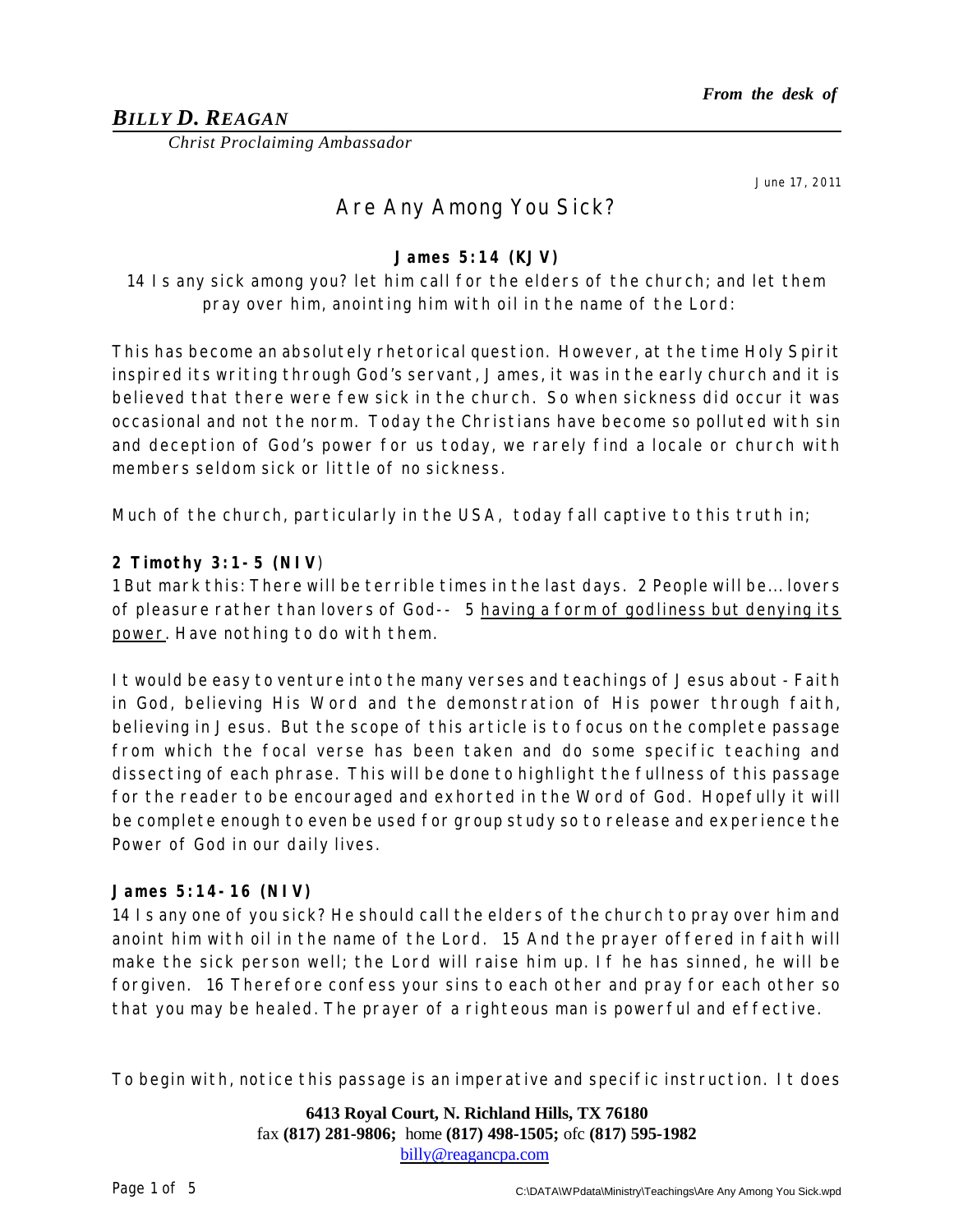not imply a maybe 'do this' but a 'to do' command with specific instruction with specific results and it is directed to The Church, the believers in Jesus Christ.

#### **14 Is any one of you sick?**

At this point in the verse it is clear to whom Holy Spirit is speaking. Specifically a sick person within the church. If one is sick then God says to that person "Sick person" you are to do this. Follow these instructions.

#### **He should call**

He, the sick person, not his brother nor their spouse or friend is to call. There is another verse that is so applicable to expose the issue that is here. Many will quote verse 7 but leave 5 and 6 out of

**1 Peter 5:7 (KJV**)

7 Casting all your care upon him; for he careth for you.

But notice what the last part of 5 and verse 6 declare.

**1 Peter 5:5-6 (NIV)**

5 ... All of you, clothe yourselves with humility toward one another, because, "God opposes the proud but gives grace to the humble."

6 **Humble yourselves**, therefore, under God's mighty hand, that he may lift you up in due time.

ONLY THEN are we to cast our cares on Jesus- in humility. The requirement here is to humble one's self, ask God and then God will lift us up. This is God Almighty's promise. Wow what a promise.

So the instruction in James 5:14 says for the sick person to call. It has been observed that this alone is a humbling experience to submit ones self and ask. So when we cast our cares on Jesus and follow His instruction for the sick it will almost always be done with a humble heart, OR the sick will not be able to ask or will not ask therefore disobeying God's instruction and not be able to experience His power toward us from His promise expressed here. Remember it is written: "God opposes the proud" (Prov 3:34; James 4:6; 1 Peter 5:5) but in humility God lifts us up. Also a simple fact to this same issue of 'to go and ask' shows humility but it is also a step of faith by the sick person.

#### **call the elders of the church to pray over him**

In humble heart the sick person calls the elders. It should be noted that in many churches today there are no elders, even though scripture shows the church that both elders and deacons should be in the church. There is a teaching about the eldership but again it is not within the scope of this article. For alternative here we can safely say, the men of the church that oversee the church where the sick person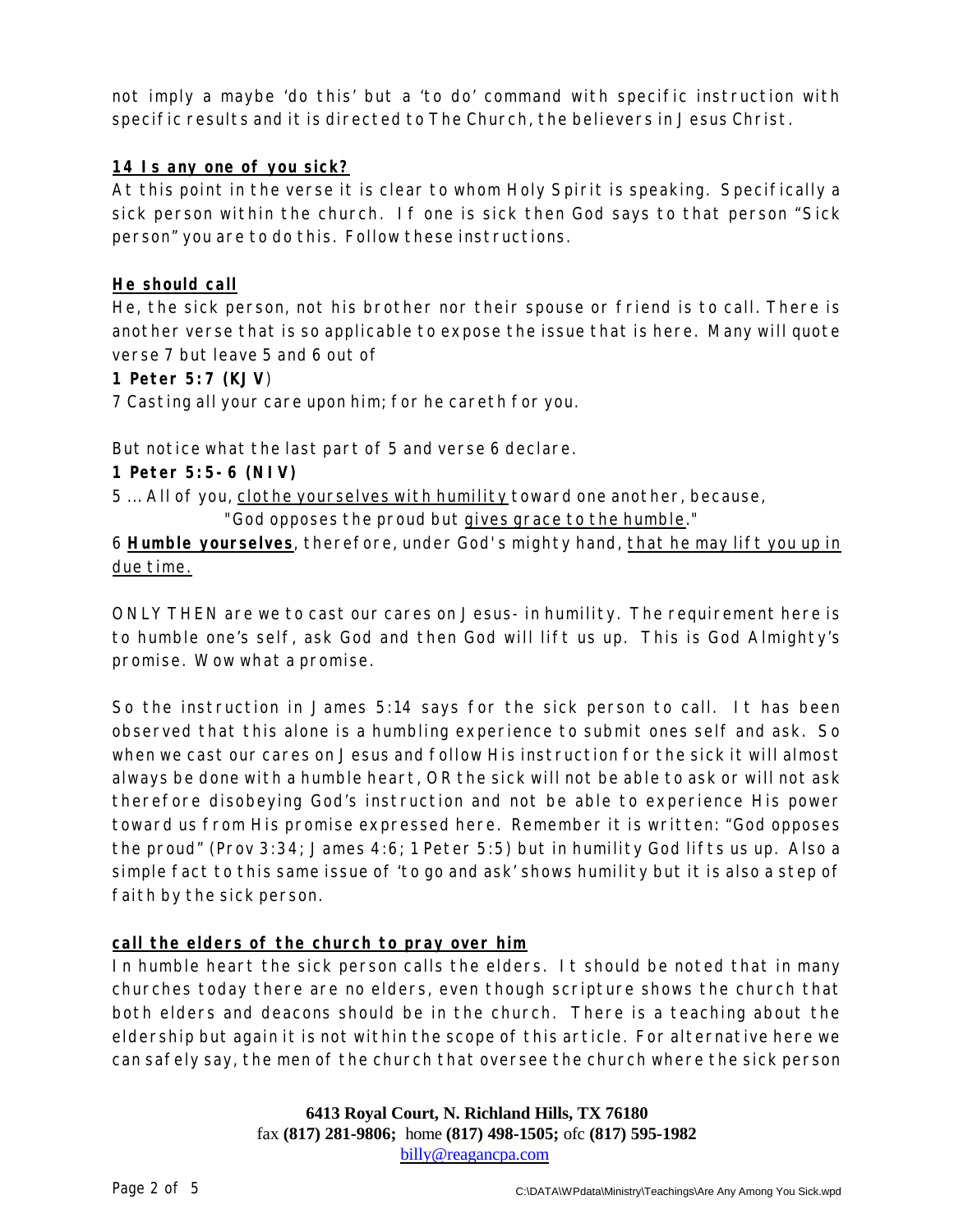is active are to be called. (Note: men is plural just as elders is plural).

Once the sick person calls the elders per the scripture in James 5, the actions and 'to do' is now on the elders of the church. Again it is an imperative direct instruction. There are four. **First** the elders are *to pray* over the sick person.

## **and anoint him with oil in the name of the Lord.**

**Second**, and just as distinctly expressed, the elders are *to anoint* the sick person with oil. Care must be taken here by the leaders and overseers of the church (elders). Much deception and misguided teachings has been spread concerning this instruction, to anoint, which has no support. You will find NO other instructions or explanation about this process in this passage. It clearly says, "Anoint him with oil". There is no room to explain it away nor to justify or not justify its validity. I tell you the truth, this is an instruction to carry out in obedience and obedience alone. For God has said: pray - anoint in oil in the NAME OF THE LORD. I urge all concerned in this - be *obedient* out of the fear of God and not be contemptuous toward God's Word and instruction. It is simply a faith issue. Do you believe God, then obey, trusting Him. So **third** thing for the elders is to do these *in the name of the Lord*.

#### **15 And the prayer offered in faith will make the sick person well;**

**Forth**, the elders *MUST believe*, and *pray in faith*. Their responsibility is clear. IT IS GOD'S WILL. Read the verse. "Faith will make the sick person well AND The Lord will raise him up. So none of this - "Oh God, If it be Your will, heal him." Wrong! This is a prayer of doubt and double mindedness and is no good and unproductive.

**James 1:7-8 (NIV)**7 That man should not think he will receive anything

from the Lord; 8 he is a double-minded man, unstable in all he does.

Double minded - to pray as instructed then pray words not believing is double minded. For it is God's will. Read the verse and believe AND RECEIVE! See and believe in your heart what God says. Reject what one may have experienced or seen with the eyes for we are commanded to live by faith and not by sight. Trust God in this and not the reasoning of the mind of man. God is faithful - ALWAYS. Then God promises:

#### **the Lord will raise him up.**

Now God reveals His part in this simple but important instruction to us. **God will raise the sick person up.** Praise God.

#### **If he has sinned, he will be forgiven.**

Now there remains the final instruction to the sick person. The importance of this can be shown by hundreds of verses throughout the Bible regarding sin. Simply, here sin is shown to hinder the healing for God has said "IF" the sick person has sinned, God will forgive as it is written: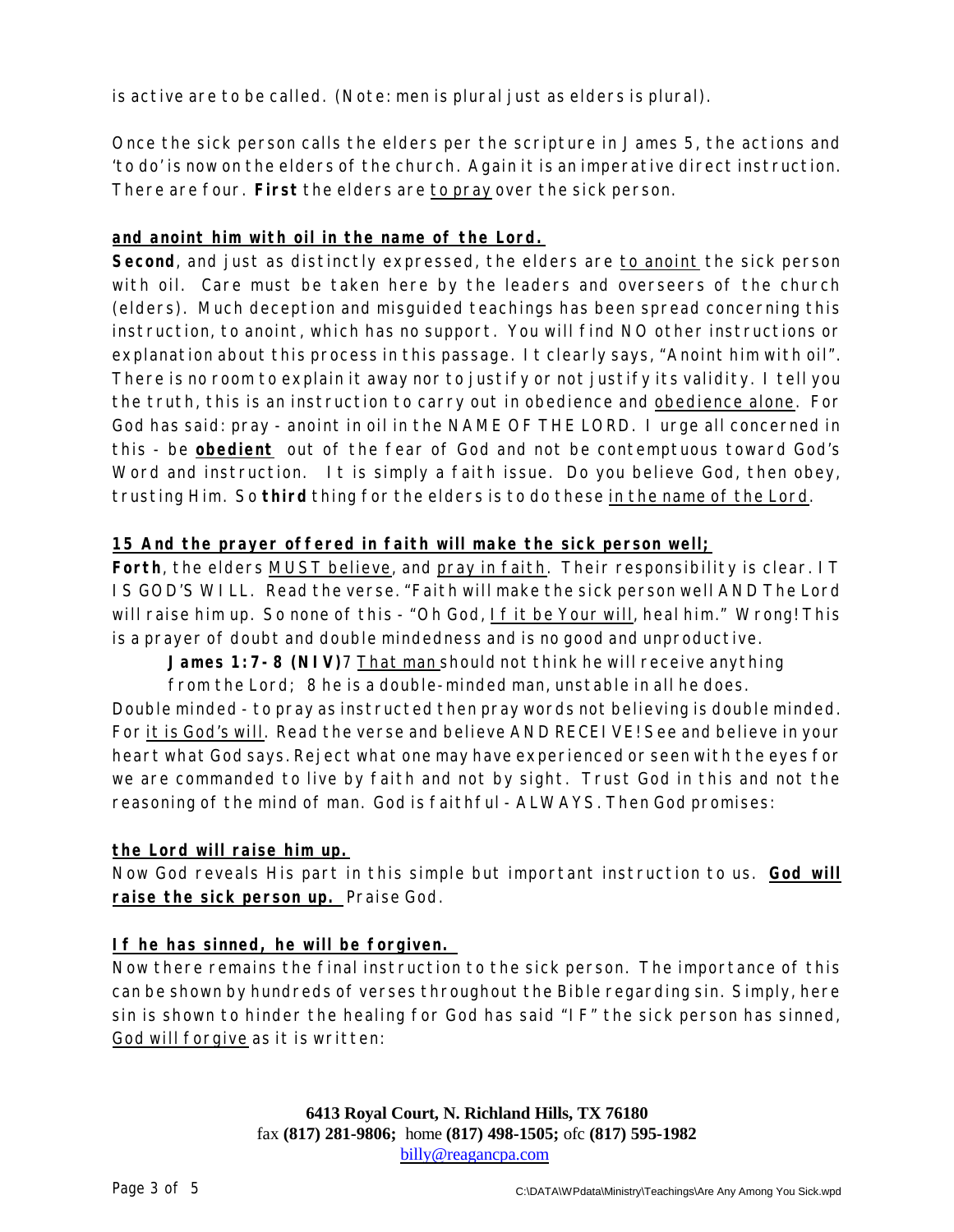# **1 John 1:9 (NIV)**

9 If we confess our sins, he is faithful and just and will forgive us our sins and purify us from all unrighteousness.

God purifies us or KJV says cleanses us. This is the first step of the healing, to be cleansed from unrighteousness that exist from our sins done in the flesh, affecting the body and soul so that the second step, healed in our body as confirmed in the last part of this statement in James - "so that you may be healed"

# **16 Therefore confess your sins to each other and pray for each other so that you may be healed.**

The final instruction to the sick person is, confess ones sins in the first half - to God so to be cleansed and second "therefore confess to one another your sins" **"so that you may be healed."** This confession of sin with the obedience in faith of these instructions is what releases God's promise to heal us when we are sick.

Interesting to consider - why confess to one another? As was referenced earlier to 1 Peter 5:6 above, **there is an aspect of humility in this whole passage**. To be humble before God, before God's appointed leaders and before one another, the body of Christ, the church, because in sickness, there is a great need for God's grace, to receive that which we do not deserve. But God's grace is given to the humble.

For it is written as we saw in

**1 Peter 5:5 (NIV)** (which is quoting Prov 3:34)

5 All of you, **clothe yourselves with humility toward one another**, because, "*God* opposes the proud but *gives grace to the humble***."**

You will find also that in James 4 before our passage (James 5:14-16), James quoted the same verse from Prov 3:34, for us that have believed for God's grace. **James 4:6-7 (NIV)**

6 But he gives us more grace. That is why Scripture says: "God opposes the proud but gives grace to the **humble**." 7 **Submit** yourselves, then, to God. Resist the devil, and he will flee from you.

So with **humility** and **submission** our passage concludes with God's powerful promise.

#### **The prayer of a righteous man is powerful and effective.**

Here, since it is the elders that are to pray, it appears that this is giving another insight to stature of a man that is effective in his prayer. Righteous- God says all His children are righteous, the new creation, in their spirit (born again of the spirit). But we also know unconfessed sin has an issue of unrighteousness that is clearly effecting the body and soul, as shown in 1 John 1:9. For a second witness to the truth